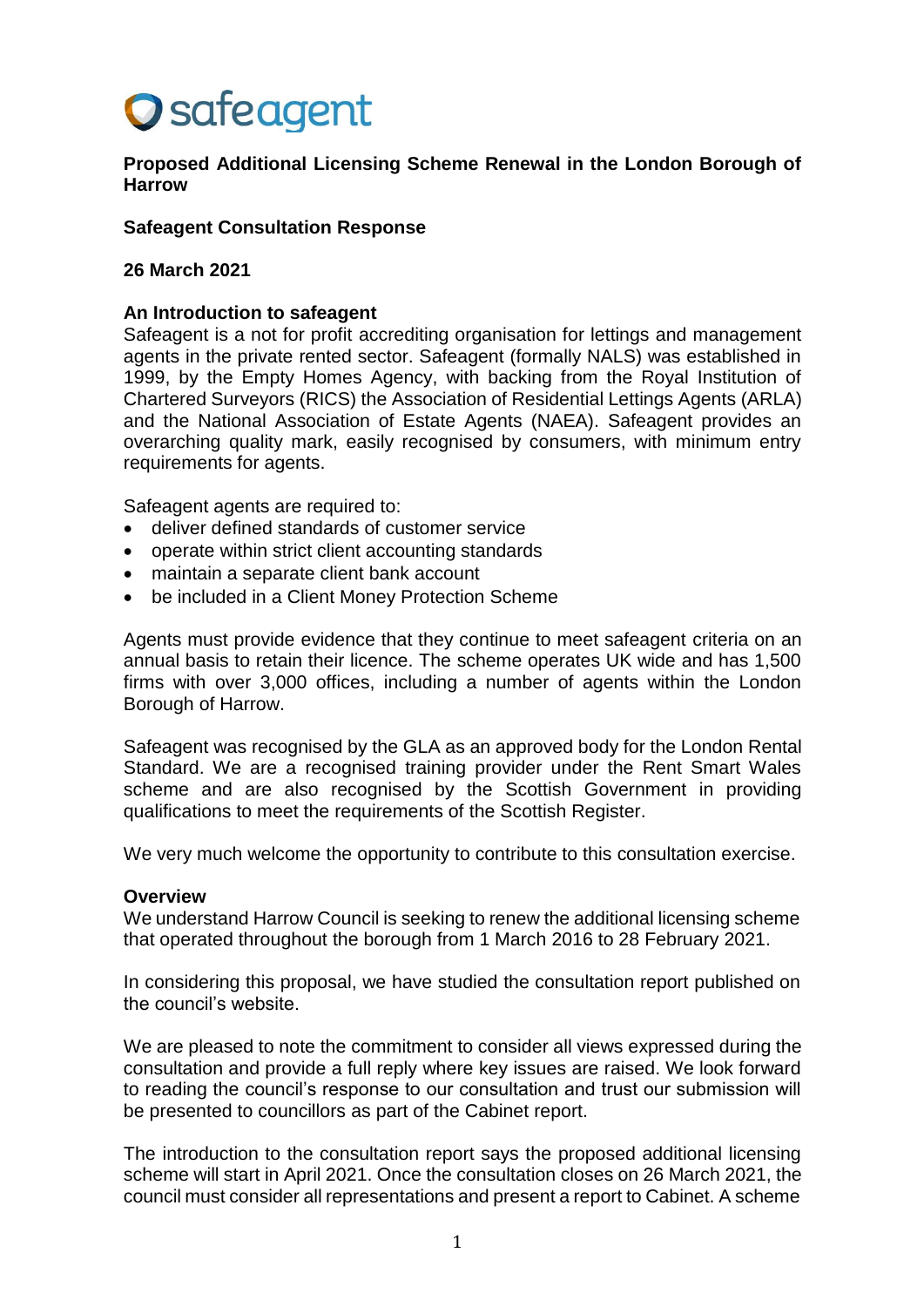designation must then be made three months before the scheme starts. As such, the earliest start date would be Summer 2021.

## **Existing licensing scheme**

Before deciding to renew the scheme, we think it is important for the council to demonstrate they have effectively implemented and enforced the previous additional licensing scheme.

The consultation report says 562 additional licences have been approved but contains no information about the type of HMOs, how many have been inspected and the nature of issues encountered.

This is set out in the Cabinet report. While not always feasible, the Council aims to inspect all HMOs prior to the final licence being issued

There is no information about the steps that have been taken to identify, investigate and enforce against licensable but unlicensed HMOs, nor any indication about how many unlicensed properties there may be. It is therefore difficult to evaluative how successful the scheme has been.

There has been a 465% increase in suspected HMOs over the last 5 years, showing clearly that there is an ongoing and significant issue with residential accommodation in the Borough. Identification has been through an intelligence based approach including surveys, complaints, council tax and other means. The scheme to date has therefore been successful in licensing known HMOs but still continues to be needed to address those remaining.

#### **Evidence base**

Section 1.3 in the Foreword says all HMOs have inadequate fire precautions because they were all converted prior to 1991 and were never made compliant. There is no evidence, and it seems highly unlikely, that all HMOs in the borough were created at least 30 years ago. The use and occupancy of properties is subject to change. We also note the council has been operating an HMO licensing scheme over the last five years and during that time, has presumably required inadequate fire precautions to be upgraded.

In section 2.43, the report acknowledges the council have not undertaken a physical or desktop statistical housing survey and has no estimate for the number of HMOs in the borough. Likewise, there is no indication of how many HMOs would fall above or below the threshold for mandatory HMO licensing. Without this information, there is no baseline data to show the nature and geographical spread of properties that would fall within scope of an additional licensing scheme, nor evidence to show why such properties need to be licensed. The report does not even show the geographical spread of existing licensed HMOs.

This is provided at the end of this document for reference and shows that while there are "clusters", HMOs exist in all areas of the Borough (note – these are the licensed HMOs, and does not include potential unlicensed HMOs)

We understand that 330 properties have been licensed under the mandatory HMO licensing scheme and 562 under the additional licensing scheme. The report implies these properties have already been inspected and where necessary, upgraded to the required standards. It is therefore unclear why they need to be licensed again. Reasons stated above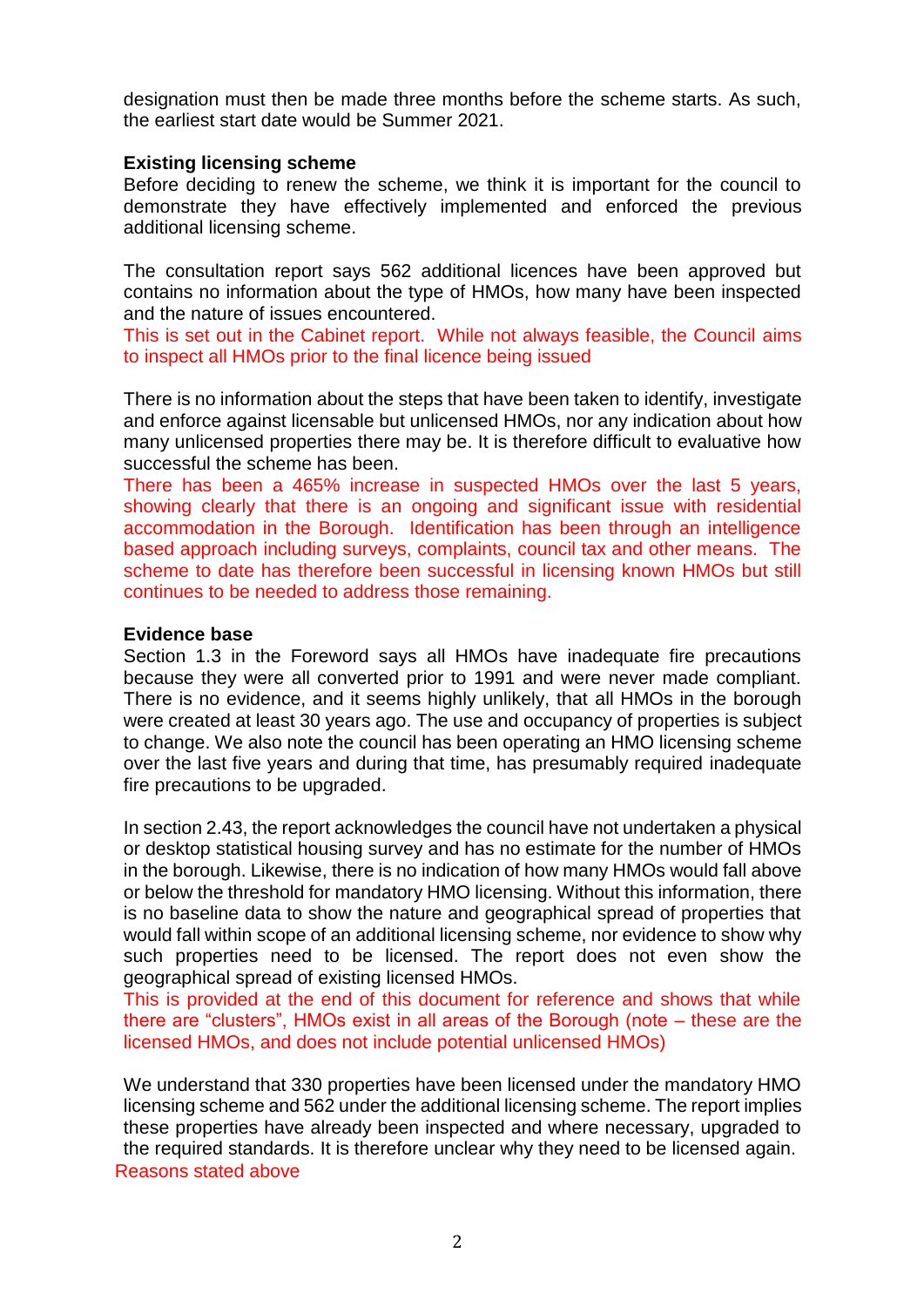The reference to 80 overcrowding complaints in section 2.46 does not say whether this relates to HMOs. Rather, it says this indicates the need for more HMOs. The majority of those found are within HMOs / Unlicensed HMOs

In section 2.47, the report highlights a substantial reduction in disrepair complaints, down 52% in the last 10 years. This is a positive development and demonstrates how housing conditions have improved.

The reference to resident owner occupiers and block managers of large leasehold blocks in section 5.2 has no obvious relevance to an additional licensing scheme. If there is an implied relevance, it is not clear how this relates to HMOs that would require licensing under an additional licensing scheme.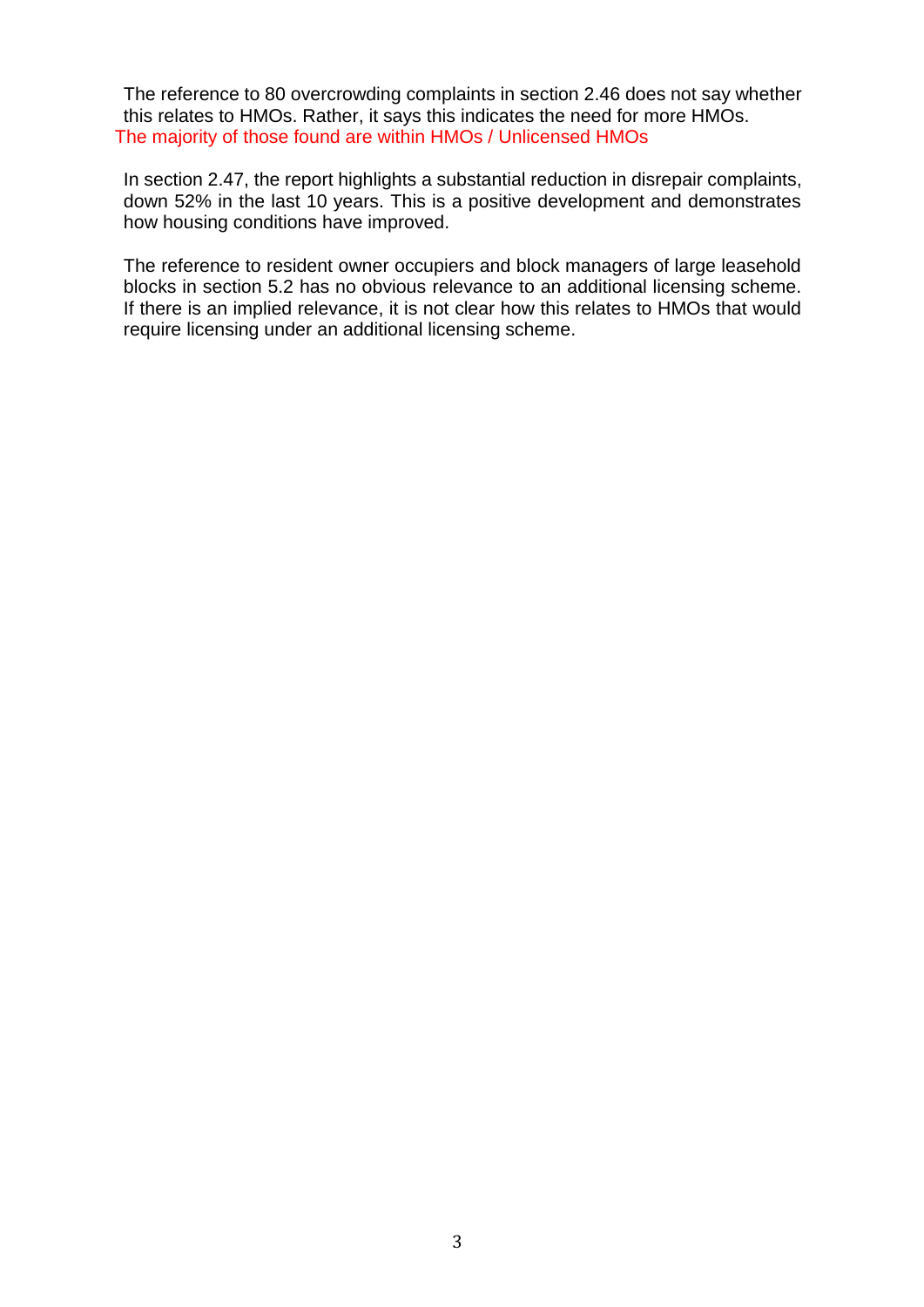Section 5.4 lists four HMO-types which is says would be licensable under an additional licensing scheme. It says the scheme would cover buildings converted into a mixture of the flats and shared accommodation. It seems unlikely there will be many such buildings with less than five occupants. Buildings occupied by five or more occupants are already licensable.

It also says the scheme would cover nightly let hotels and hostels used as temporary accommodation. We understand the scheme would not apply to such buildings if the person having control or managing the property is a local authority. Even if the building was managed by a private landlord, it seems unlikely there will be many such buildings with less than five occupants. Buildings occupied by five or more occupants are already licensable.

Noted but some do exist in the Borough and therefore included

In section 5.4, we note the council say *"…all larger HMOs have the potential to be ineffectively managed*', but that is not the legal test to be applied. It is for the council to show that a significant proportion of HMOs that fall within the proposed designation are being ineffectively managed.

The amount of unlicensed premises, and the yearly increase, indicates that there is a significant amount of HMOs that are already not being managed correctly as not meeting the licensing requirements

"Approval steps for additional and selective licensing designations in England", Communities and Local Government Guidance, published February 2010, sets out the evidential steps required before an additional licensing scheme can be introduced. It says a local authority must consider that a significant proportion of the HMOs of that description in the area are being managed sufficiently ineffectively as to give rise, or to be likely to give rise, to one or more particular problems either for those occupying the HMOs or for members of the public.

The guidance contains examples of the type of evidence required to meet this legal test. It includes properties where:

- External condition and curtilage (including yards and gardens) adversely impact upon the general character and amenity of the area in which they are located.
- Internal condition, such as poor amenities, overcrowding etc, adversely impact upon the health, safety and welfare of the occupiers and the landlords of these properties are failing to take appropriate steps to address the issues.
- There is a significant and persistent problem of anti-social behaviour affecting other residents and/or the local community and the landlords of the HMOs are not taking reasonable and lawful steps to eliminate or reduce the problems.
- The lack of management or poor management skills or practices are otherwise adversely impacting upon the welfare.

The consultation report contains no such evidence. There is no information about the location and prevalence of HMOs that fall within the proposed additional licensing scheme, the internal / external condition and management of those properties or associated anti-social behaviour. There is no anti-social behaviour data at all, either from local authority or police records. The only information is that HMO licence applications have doubled in the last five years. This is unsurprising as it corresponds to a widening of the council's additional licensing scheme criteria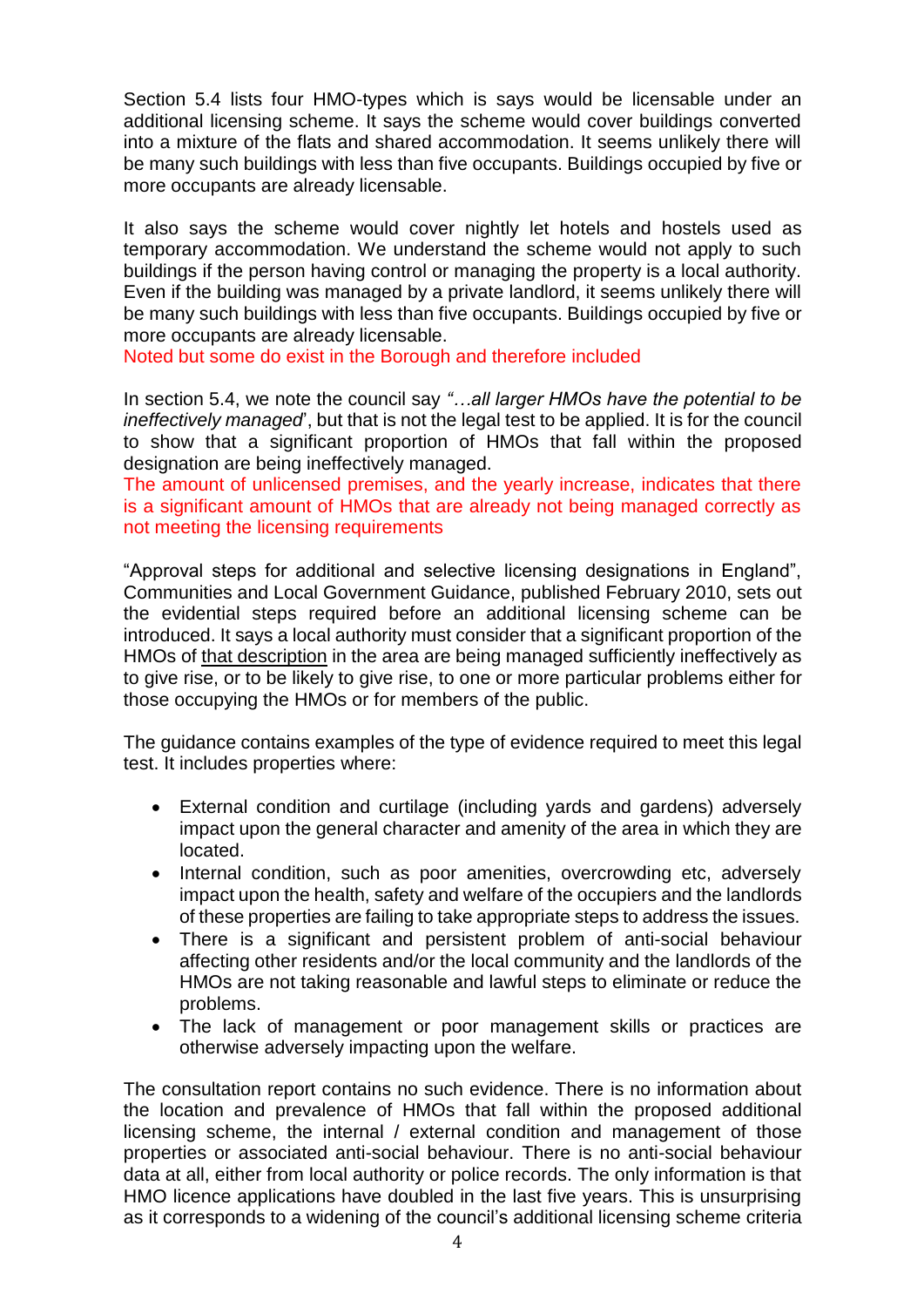#### in 2016.

# This is covered in the Cabinet report and also refers back to unlicensed premises as well

Where the council propose to include section 257 HMOs within the licensing scheme, government guidance makes clear this should only be done if the council can demonstrate such properties are being poorly managed. In this case, no such evidence has been provided.

#### As above

In conclusion, the absence of a published evidence base falls far short of the legal steps required to implement a new additional licensing scheme. It the council were to proceed on this basis, it would place the local authority at considerable risk of legal challenge through Judicial Review. In the circumstances, we would encourage Harrow Council to step back, take stock and undertake a thorough evidential review before deciding whether to launch a new public consultation.

Whilst we do not believe there is justification to proceed with the additional licensing scheme, we have still commented on other aspects of the consultation.

## **Section 257 HMOs (certain converted blocks of flats)**

We understand the council intend to include all section 257 HMOs within the additional licensing scheme, albeit no information has been provided about the estimated number, location and problems associated with such properties.

In this context, we were surprised to read the comment in section 5.4 that the vast majority of HMOs in Harrow fall within the definition of a section 257 HMO. This seems highly unlikely and we would ask council to explain how they have reached this conclusion in the absence of any published data.

We have concerns about including all such properties within the additional licensing scheme due to the difficulty experienced by letting agents in knowing when a property was converted and whether the conversion satisfies the relevant building standards. It is not something that is reasonable for a letting agent to assess.

In situations where there is a freeholder and separate long leaseholders, the situation is further complicated by the need to determine whether less than two thirds of the flats are owner-occupied. Only the freeholder may possess this information and the tenure of each flat may vary over time.

This would make it extremely difficult for a safeagent letting agent to assess whether a licence is required, despite their best endeavours. For example, it may be that the building did not require a licence when a flat was rented out, but subsequently requires licensing because another leaseholder in the building has rented out their flat. As such, a letting agent could find themselves committing an offence of managing a flat in a licensable building without a licence, simply because another flat had been rented out without their knowledge.

Bringing section 257 HMOs within the additional licensing scheme could also be problematic for long-leasehold owner-occupiers who find their flat is within a licensable building. The licensing fee may push up their service charge and could cause difficulties with their mortgage lender. As the licence would need to be disclosed to a prospective purchaser, some mortgage lenders may be reluctant to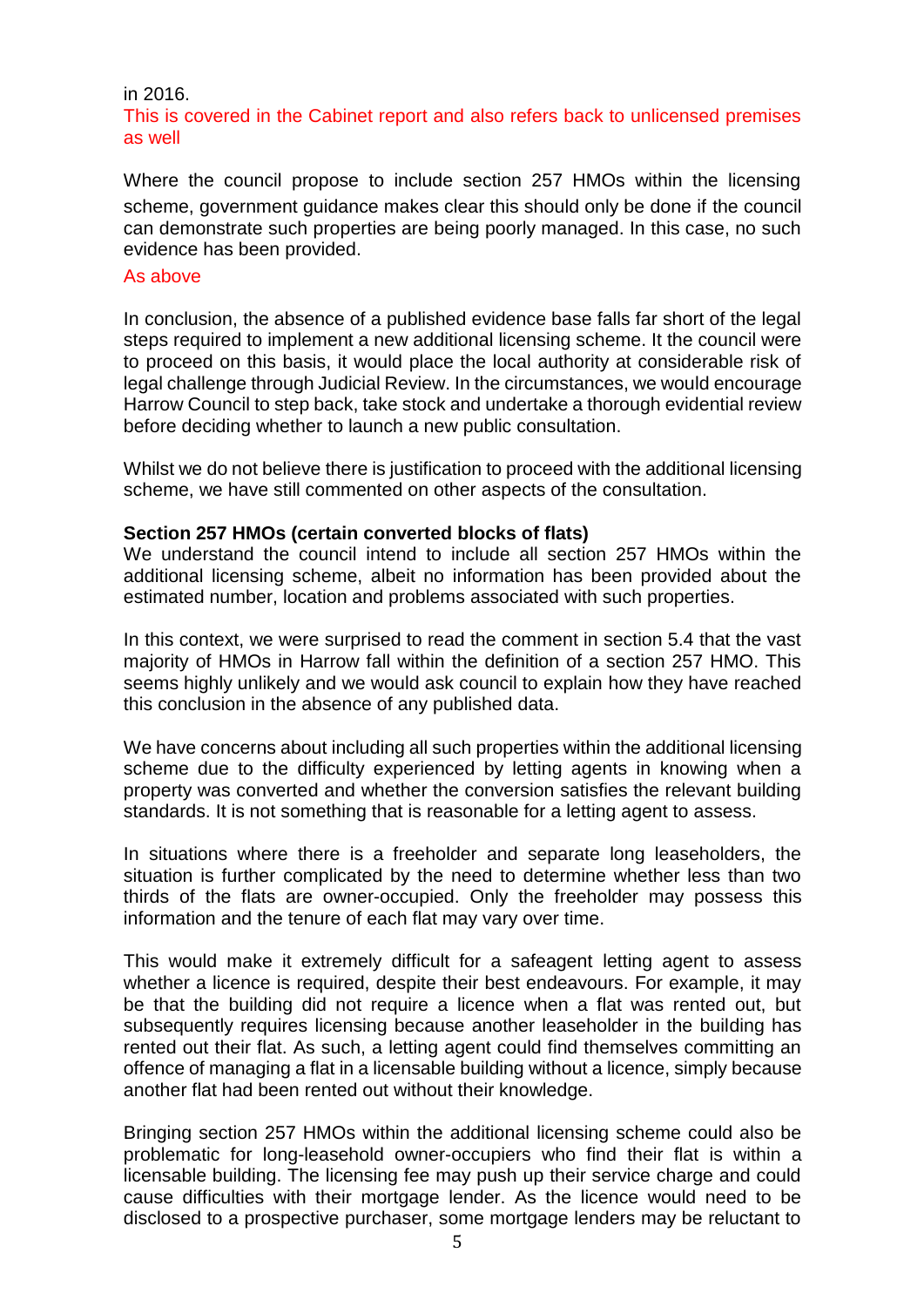lend on a residential mortgage for a flat within a licensed HMO, thus adversely impacting on the property's value.

It is also the case that the 2015 general approval to introduce an additional licensing scheme only applies if the council has consulted persons likely to be affected by the scheme designation. Without actively consulting with long leaseholder owner occupiers and explaining the implications of licensing section 257 HMOs, the conditions in the general approval would not be met and the additional licensing scheme could not be introduced without Secretary of State approval.

Whilst we are opposed to the idea of including all section 257 HMOs within the additional licensing scheme, we recognise that there are circumstances where a particular type of section 257 HMO may be worthy of more intensive regulation. For example, where a landlord has converted a property into cramped and poorly designed studio flats entirely for private rental without any planning and building regulation approval.

In such circumstances, the additional licensing scheme could be restricted to section 257 HMOs where the whole building and all the individual flats within it are in single ownership or considered to be effectively under the same control. The London Borough of Ealing adopted this approach in response to our consultation feedback. They also restrict the licensing of section 257 HMOs to situations where the number of flats exceeds the number of storeys in the building. Several other London boroughs have restricted the licensing of section 257 HMOs in response to our constructive feedback. We would encourage Harrow Council to give this further thought and consider adopting a similar approach.

Harrow has always adopted an engagement approach to licensing, working with landlords / letting agents to meet legislation. While we understand legislation can be confusing, ultimately the responsibility does fall on landlords. We happily take on board the comments made and will keep this under review to ensure that, like all licensing, it does what it sets out to do in an effective manner without putting undue burden where it is not required

# **Licensing fees**

We recognise that the council need to charge a reasonable fee to cover the cost of administering and enforcing the licensing scheme.

It is important that the council implement an efficient and streamlined licence application processing system. This will help to minimise costs and keep fees at a reasonable level, thereby minimising upward pressure on the rent that is charged to tenants. We understand the council do not currently offer an online application system and we think this is something that should be considered.

We don't support the proposal in section 6.4 that shorter licences could be issued to landlords with no history of managing HMOs, particularly if they are using a safeagent member to assist in managing the property. The consultation report does not explain how this would operate in practice and so we have been unable to comment in more detail.

This is noted and therefore we will make this change that shorter licences will be issued in the cases of premises that we have had to find and have not been proactive in approach or where they lack planning / building control permission and this needs to be rectified (as per previous Tribunal ruling)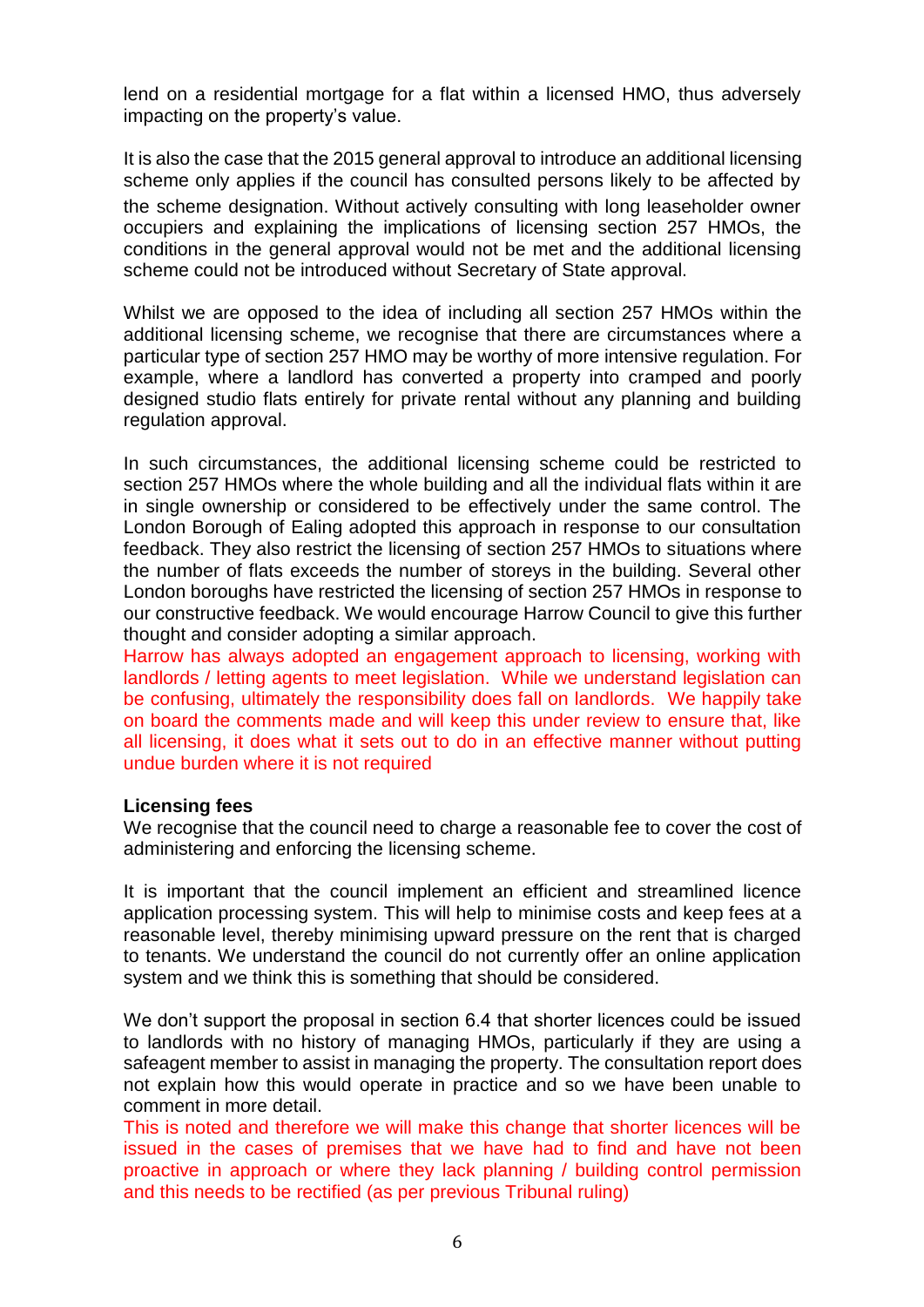For additional licensing, we note the council currently charge £1,310 per property and this would be further increased to £1,405, or £997 for licence renewals if there are no material changes. As a flat rate fee, we think this is too high for a shared house or flat occupied by just three people and will act as a disincentive to landlords allowing sharers.

In addition to an additional licensing fee, we note it says a 'New S/C unit' has a fee of £290. We are unsure if this relates to a flat in multiple occupation or something else. This needs to be clarified.

We understand the council offer an accreditation discount of £75 off the first licence application, although it is unclear if this discount is available if properties are managed by an accredited safeagent member. This is something we would encourage the council to consider.

As part of the annual setting of fees and charges (February 2021 the latest and can be found at harrow.gov.uk) benchmarking does take place to ensure it is in line with others

We note the council proposes to offer an early bird fee discount but does not say the size of the discount and over what period it would apply. We believe any fee discount should operate for at least three months in the lead up to scheme implementation. During this time, it is vital that the council widely promote the scheme amongst landlords and agents.

We strongly oppose the decision not to offer the proposed early bird fee discount if members of an organisation such as safeagent let or manage the property (section 6.9). This discriminates against landlords who use a professional managing agent and we don't understand the rational for this proposal. Membership of safeagent must not result in higher application fees being charged.

Given the lack of clarity, we would ask the council to publish full details of the proposed fee schedule, discounts and eligibility and consult on the proposals before they are finalised.

## **Noted**

# **Additional Licensing Application Criteria**

We would encourage the council to look again at their proposed criteria for issuing a one year licence. This sanction, with no fee discount, should be reserved for landlords where there are significant management or property condition concerns. The published list implies the criteria for a one year licence will be interpreted much more broadly.

For example. note 'a' says if the property has not been licensed before, it will only get a one year licence. This could be because it is being let as an HMO for the first time. Adopting this approach would be unreasonable and act as a significant disincentive to accepting sharers. This is turn will reduce supply and prejudice tenants seeking affordable shared accommodation.

Note 'b' implies fire risk assessments are a requirement in all HMOs but this is not the case. They are not required in shared houses and flats let to sharers on a single tenancy with exclusive use. Landlords should not receive a shorter licence simply because they do not possess a document that is not required.

Note 'd' needs further consideration. It again lists fire risk assessments which we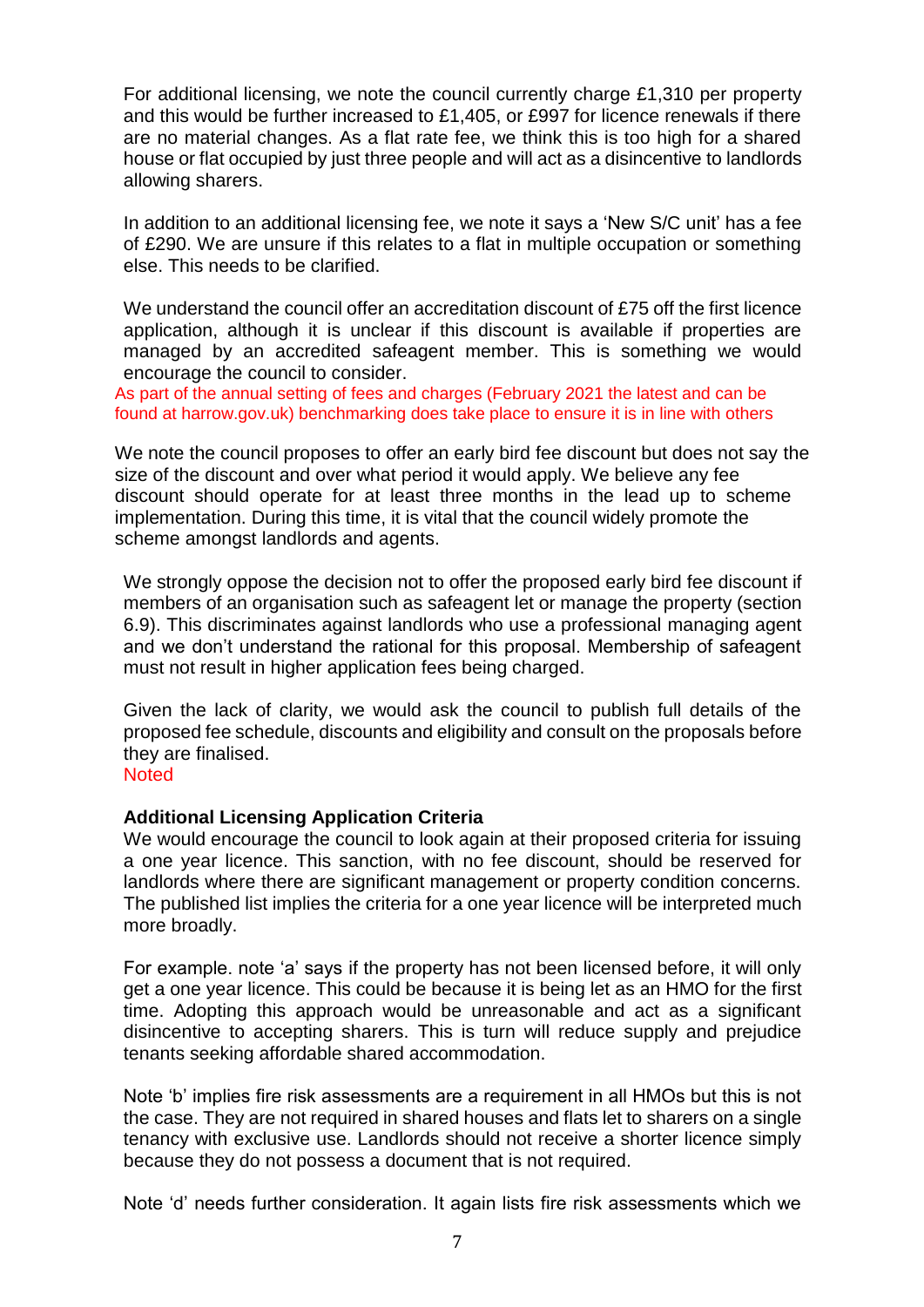have commented on above. Not all HMOs need emergency lighting and some smaller shared-flats may not have a mains wired fire alarm system at time of application. This could be added as a property specific condition. There is no requirement to have a PAT test certificate at the time of application, although this could be added as a licence condition.

We do not understand what is meant by 'no outstanding licence conditions' as conditions must, by law, be added to every licence.

We think 'Good application history – no reminders' needs to be reconsidered. We have come across councils that send an advisory or warning letter informing the landlord they have 14 days to apply. We do not agree that a short-licence sanction should be applied unless a warning letter has been sent and the landlord has failed to comply with the deadline set.

## Noted and addressed

We do not understand what is meant by 'adhere to Private rented Sector Code of Practice'. What code of practice is this referring to and how would that be determined at the time of application? If it is discretionary guidance, noncompliance should not result in a sanction being applied.

We have serious reservations about the 'self-certification' criteria. Self-certification normally relates to the fit and proper person assessment which involves prescribed questions that must be asked and answered on every application. Note 'f' implies something very different. It says the landlord must sign up to a Private rented Sector Code of Practice without explaining what it is. This duplicates the criteria mentioned above. It says the landlord must have 'qualified employees' without explaining what that means. Most landlords don't employ staff and nor is there a requirement for them to do so. We are pleased the council is recognising managing agents with professional membership although we are unsure how this proposal will work in practice.

Overall, the proposed licence duration criteria are confusing and impractical. We have no objection to shorter licences being used as a stop-gap measure for poor performing landlords, allowing them time to improve or face licence refusal the following year. This proposal is very different, overcomplicated and not one we would support.

We would be happy to discuss this with the council to help find a more appropriate way forward. Our willingness for constructive discussion extends to all aspects of the proposed scheme. Other councils have taken up this offer and found the dialogue worthwhile.

Noted and addressed

# **Licence Conditions**

Whilst not strictly a licence condition, we noticed a comment in section 5.7 that selfcontained flats within a building covered by an additional licence may require a selective licence. We believe this is the wrong interpretation and would encourage the council to seek legal advice. Section 85(1) of the Housing Act 2004 makes clear that selective licensing does not apply to properties licensed under Part 2 of the Act.

Noted and corrected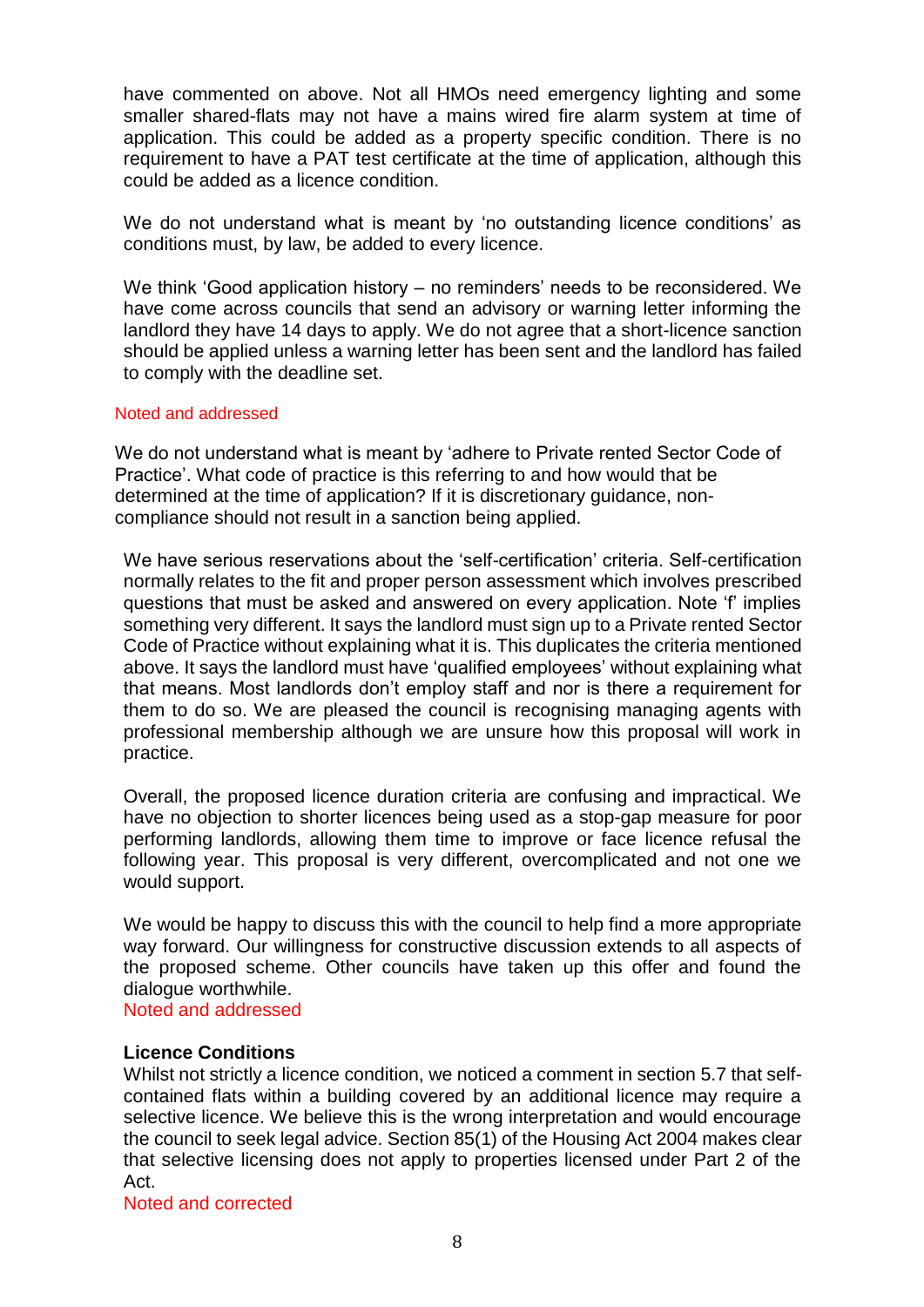We have studied the current list of standard HMO licence conditions that is hyperlinked from Appendix 4 of the consultation report.

We have made a number of suggestions to help improve and fine tune the wording of the conditions. This in turn should help landlords and agents to understand and comply with the requirements.

## Condition 13:

We note the requirement for all prospective tenants to undergo referencing. Whilst most safeagent members routinely undertake referencing, we would encourage the council to consider how this condition would be applied in respect of care leavers, prison release, people fleeing domestic violent and the provision of temporary accommodation for a homeless family at the request of a local authority. In these situations, referencing will not always be possible. The licensing arrangements need to ensure certain groups are not excluded from shared accommodation.

This is a standard condition across Councils for HMOs, but will be amended to take the above into account

## Condition 19:

We do not agree with the requirement to display notices in every private rented home informing the tenants they must not cause anti-social behaviour. We have not come across this requirement before. It is not something desirable in someone's home and creates an institutional feel. We assume this is not done in every Harrow Council property and do not think private tenants should be discriminated against in this way. The more sensible approach is to have appropriate ASB clauses in the tenancy agreement.

This is amended to state tenants must be told of this requirement and highlighted in tenancy agreements

# Condition 20:

The general fire safety conditions should be those imposed by Schedule 4 of the Housing Act 2004 (as amended). If the fire precautionary arrangements need to be upgraded, this should be via property specific conditions with an agreed timescale for compliance. In our experience, councils often insert property specific conditions in a schedule at the end of the licence and we would encourage Harrow Council to do the same.

**Noted** 

#### Condition 24:

Similar to condition 20, if the fire precautionary arrangements need to be upgraded, this should be via property specific conditions with an agreed timescale for compliance. It is not appropriate to have a general condition saying all kitchen, lounge, dining room and bedroom doors must be fire doors. The LACORS fire safety guidance only requires this in some HMOs and the guidance is referenced in condition 27 as setting an appropriate standard. In small low risk HMOs, sound, well-constructed and close fitting doors may suffice. This condition exceeds the prescribed standards for some licensed HMOs. **Noted** 

# Condition 28:

This condition needs to be updated to reflect the new prescribed wording in imposed by Schedule 4 of the Housing Act 2004 (as amended). Done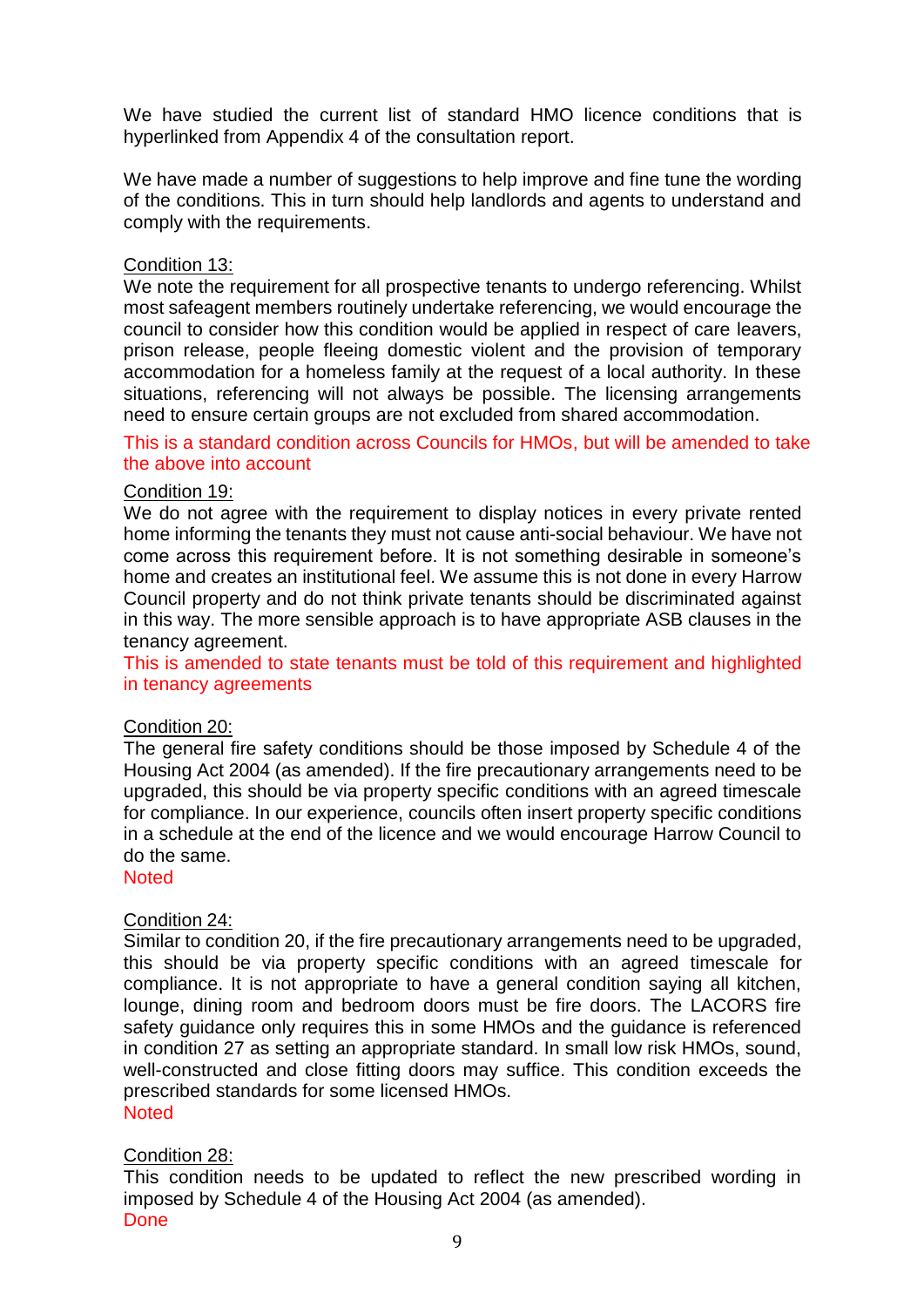# Condition 29:

As explained in the LACORS guidance, the Regulatory Reform (Fire Safety) Order 2005 does not impose a requirement for a fire risk assessment in all HMOs. It excludes HMOs let to sharers on a single tenancy with exclusive use. If this condition is to be retained, it needs to make clear it only applies if the HMO falls within the remit of the Fire Safety Order.

Done

# Condition 30:

We understand the smoking ban only applies to the common parts of buildings containing different lettings. It does not apply to HMOs let to sharers on a single tenancy with exclusive use. Having said that, many landlords will still choose to insert a no-smoking clause in the tenancy agreement. **Noted** 

# Condition 31:

We do not think the council can impose a condition saying the property must be fully compliant with planning and building regulations. Those are different regulatory regimes that sit independently of HMO licensing. It would be improper for the council to make any perceived planning breach a strict criminal offence with the risk of a civil financial penalty of up to £30,000. Planning has a separate regulatory regime. Any perceived planning breach should be dealt with by serving a planning enforcement notice which can be subject to appeal. We would encourage the council to remove this condition and follow the approach adopted by most other councils. It is common practice for licences to have clauses explaining that granting the licence does not infer the property has all necessary planning and building regulation approval.

# Amended

# Condition 33:

We would ask the council to amend the wording of this condition. At present it says the licence holder must attend training and refers to section 233 Housing Act 2004 without explaining what the training requirement is, nor how to find out. We understand no training requirement has been imposed under section 233 and so we assume the condition is not imposing a training requirement. This needs to be clarified.

#### Amended

# Condition 34:

Many local authorities have widened this condition to allow either the licence to be displayed in the property, or a full copy provided to the tenants. We think this is a preferable approach as the licence could be removed from display between interim inspections and if it is placed behind a cover, only the front page is visible. Amended

# **General**

Where conditions impose requirements for documents to be produced, we would request that the timescale for returning documents is extended from 7 to 14 days. Otherwise, it creates a serious compliance risk if a landlord or agent is absent from the office for a few days and unaware of the request until they return. Amended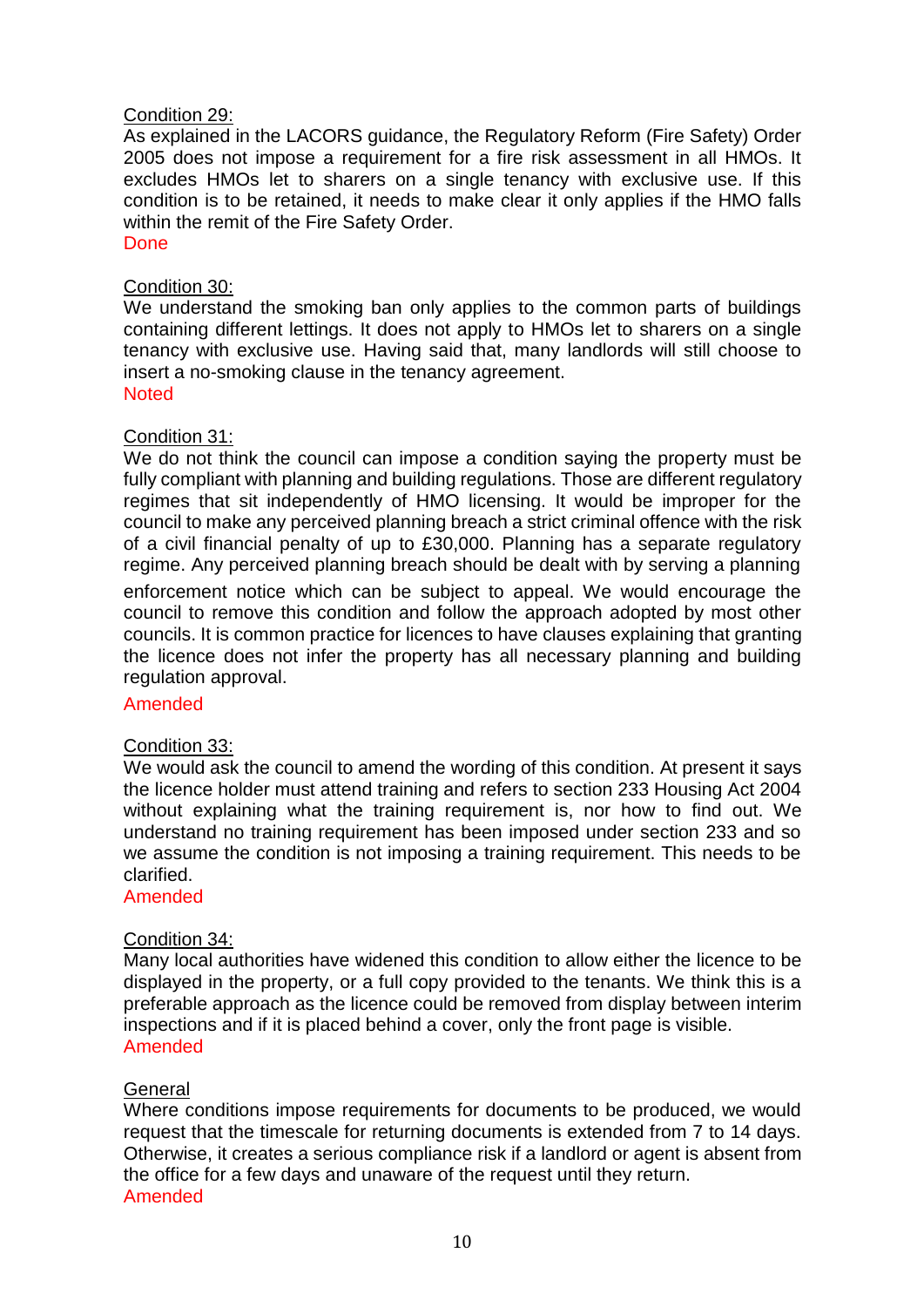## **Inspection regime**

If properties are to be inspected as part of the licence application process, it is vital that the council has sufficient officers available to conduct any inspections in a timely manner so that licence approvals are not unduly delayed.

We would ask the council to publish clear service standards setting out the timescale for processing and approving licence applications and to publish regular updates so that performance in this area can be monitored. In other boroughs, we regularly see licence approvals taking six months or more due to a backlog of work and inadequate resourcing.

This is in place

## **Delivering effective enforcement**

It is vital that the council establishes and maintains a well-resourced and effective enforcement team to take action against those landlords and agents that seek to evade the licensing scheme.

Without effective enforcement, new regulatory burdens will fall solely on those that apply for a licence whilst the rogue element of the market continue to evade the scheme and operate under the radar. This creates unfair competition for safeagent members who seek to comply with all their legal responsibilities. They are saddled with extra costs associated with the licence application process and compliance, whilst others evade the scheme completely.

Noted and clear enforcement / CPN regime in place

# **Recognising the important role of letting agents**

Letting agents have a critical role to play in effective management of the private rented sector. We would encourage the council to explore mechanisms for effective liaison with letting agents and to acknowledge the benefits of encouraging landlords to use regulated letting agents such as safeagent licensed firms.

#### **Noted**

# **Regulation of letting agents**

To achieve better regulation of the private rented sector and improve consumer protection, it is important the council takes a holistic approach that extends far beyond the proposed licensing scheme.

Since October 2014, it has been a requirement for all letting agents and property managers to belong to a government-approved redress scheme. In May 2015, a further requirement was introduced requiring agents to display all relevant landlord and tenant fees, the redress scheme they belong to and whether they belong to a client money protection scheme, both in-store and on the company's website. On 1 April 2019, the requirements were updated again, requiring letting agents and property managers to be members of a government approved client money protection scheme if they hold client funds. At safeagent we operate one of the government-approved client money protection schemes.

To assist councils in regulating the private rented sector and effectively utilising these enforcement powers, we developed the NALS Effective Enforcement Toolkit. Originally published in June 2016, the toolkit has been updated in conjunction with London Trading Standards and is currently undergoing a further review. The latest toolkit can be downloaded free of charge from our website: https://safeagents.co.uk/wp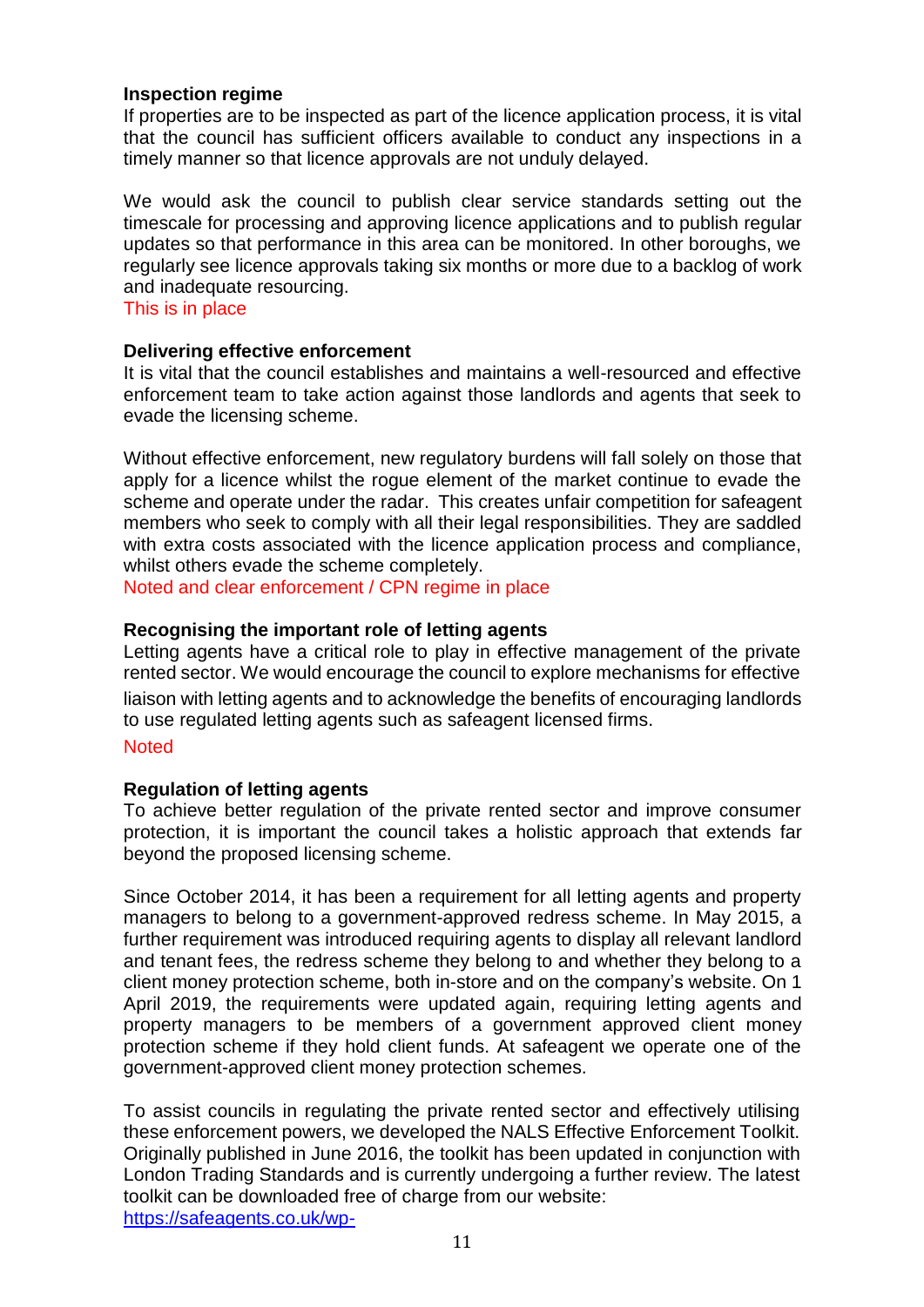Should you wish to discuss any aspect of this consultation response, please do not hesitate to contact me. Can you also please confirm the outcome of the consultation exercise in due course.

Thank you

## **Isobel Thomson Chief Executive**

**Safeagent** Cheltenham Office Park Hatherley Lane Cheltenham GL51 6SH

Tel: 01242 581712 Email: [Isobel.Thomson@safeagents.co.uk](mailto:Isobel.Thomson@safeagents.co.uk) Website: [https://safeagents.co.uk](https://safeagents.co.uk/)